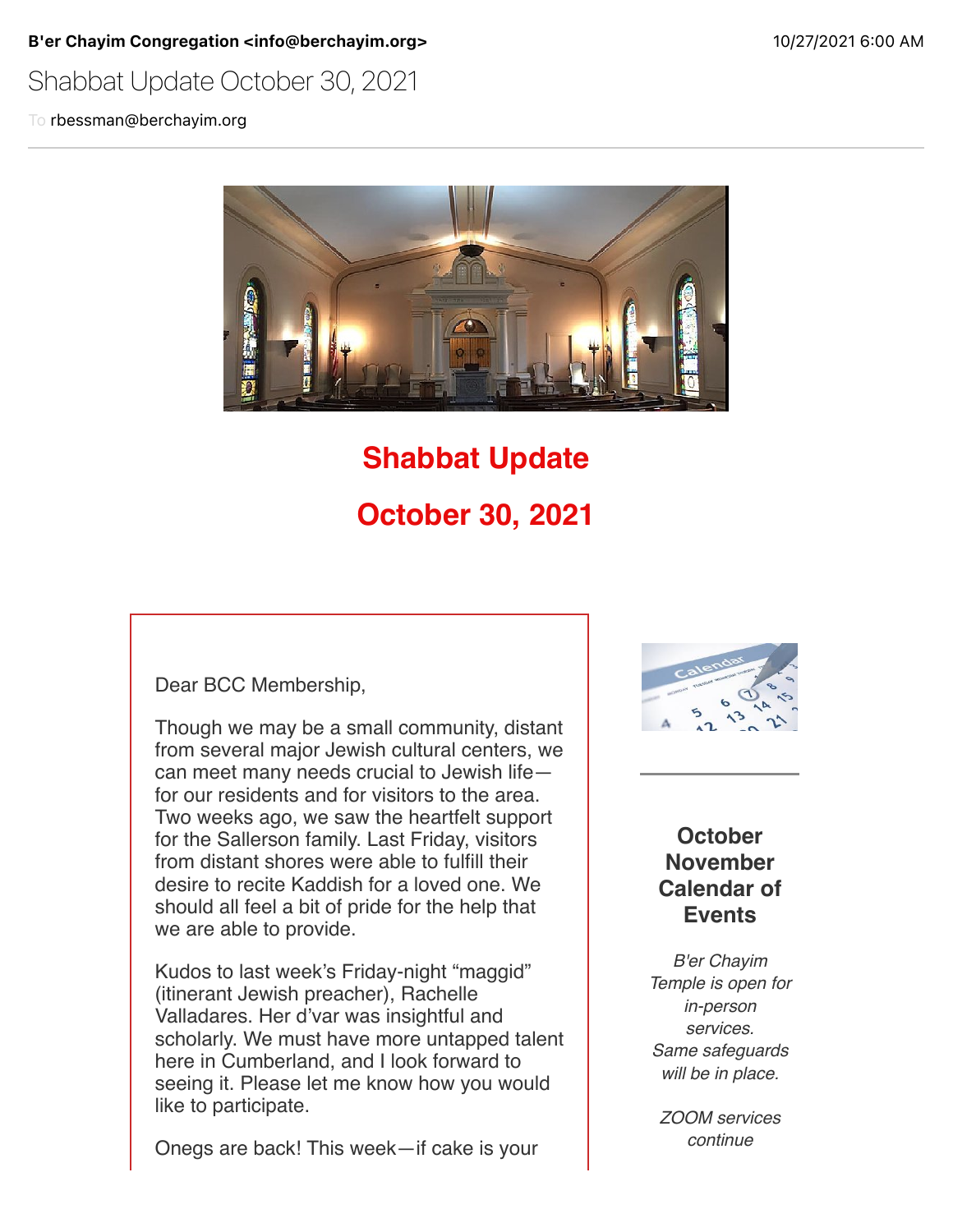cup of tea—you can expect some delicious birthday cake (along with pretty good-looking cookies) thanks to Bernice Friedland et al. There should be some wine, challah, and grape juice, as well. We expect that anyone who stays after services will be vaccinated and virus-free to the best of their knowledge. That we can celebrate Shabbat in our beautiful temple space in person once again is a blessing.

November's bulletin is soon to be published. Out of the gate, you will see two virtual events not to be missed. The first takes place on Tuesday, November 2 at 7:00 pm, sponsored [by the Jewish Museum of Maryland. Click](https://click.icptrack.com/icp/relay.php?r=119985007&msgid=893542&act=4970&c=592337&destination=https%3A%2F%2F68398.blackbaudhosting.com%2F68398%2FJMM-on-the-Virtual-Road-02Nov2021&cf=5618&v=3fc67c0cefe2e9cd8bb632c1358f8a683fa0976cbe1cff9e9d38eabfc57680bb) here to join via ZOOM.

The second takes place on Monday, November 8 at 7:00 pm. The Jewish Museum in New York City has a new exhibit titled, "Afterlives: Recovering the Lost Stories of Looted Art." Please email Betsey Hurwitz-Schwab (bhs@9northcentre.com) to reserve a Zoom ticket.

Tomorrow, Adult Hebrew continues. On Friday, October 29, join us for Shabbat evening services. 7:30 pm is the time for both (Zoom or in-person).

Hope to see you at the oneg for cake and wine and good conversation.

Shabbat shalom,

Cantor Richard Bessman



**Thursday** October 28 7:30 pm Adult Hebrew In Person & ZOOM

Friday October 29 7:30 pm Erev Shabbat **Service** In person & ZOOM

**Tuesday** November 2 7:00 pm Jewish Museum On the Virtual Road ZOOM

**Thursday** November 4 7:30 pm Adult Education In person & ZOOM

Friday November 5 NO Erev **Shabbat Service** 

**Saturday** November 6 10:00 am Shabbat Service In person & ZOOM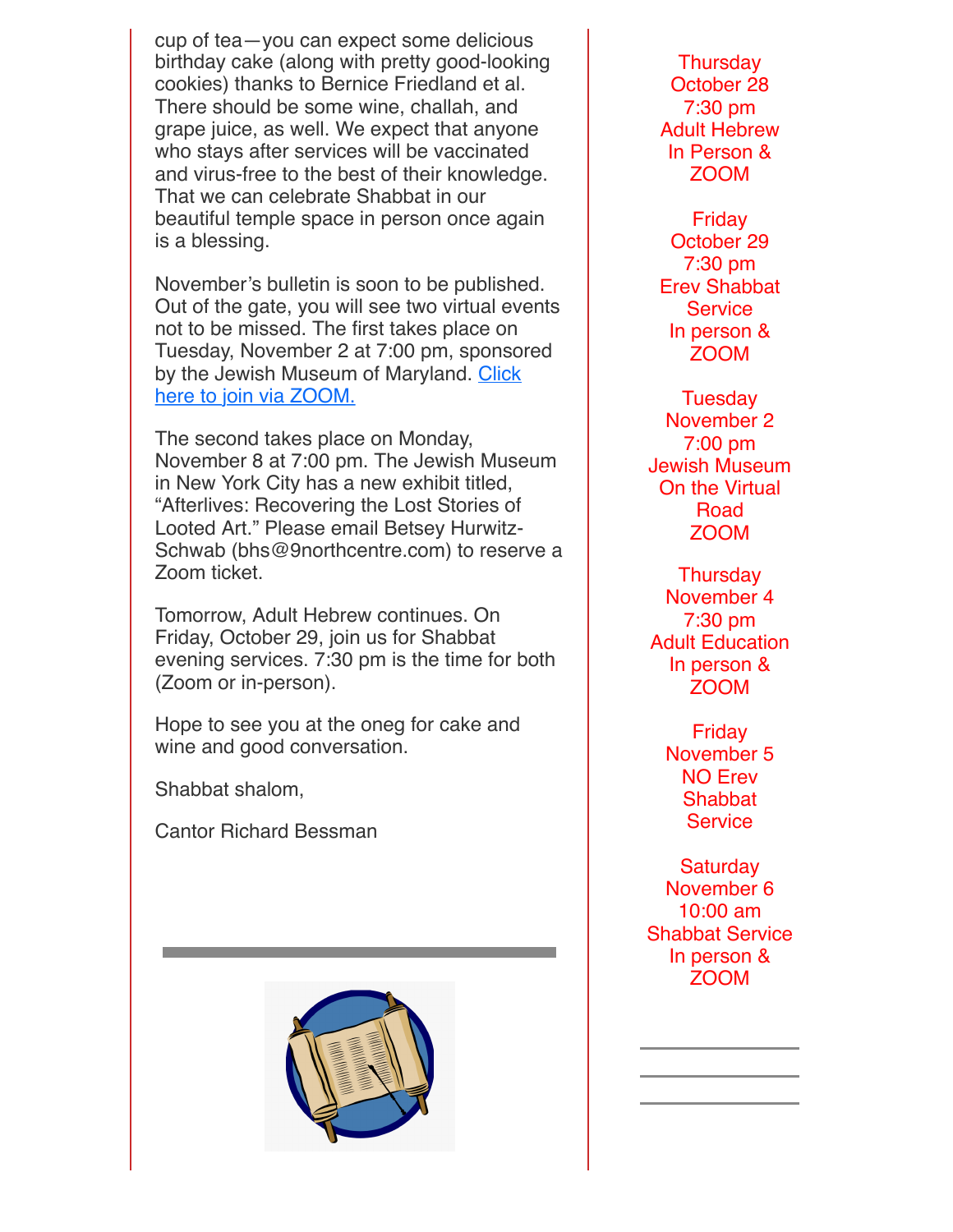## This Week's Torah Portion

#### *Chayei Sarah*

**חַ&ֵי ָ#! The Life of Sarah**

**Genesis 23:1−25:18**

#### Summary

- Abraham purchases the cave of Machpelah in order to bury his wife Sarah. (23:1-20)
- Abraham sends his servant to find a bride for Isaac. (24:1-9)
- Rebekah shows her kindness by offering to draw water for the servant's camels at the well. (24:15-20)
- The servant meets Rebekah's family and then takes Rebekah to Isaac, who marries her. (24:23-67)
- Abraham takes another wife, named Keturah. At the age of one hundred and seventy-five years, Abraham dies, and Isaac and Ishmael bury him in the cave of Machpelah. (25:1-11)

### *Onegs are Back!!*

As Cantor Bessman mentioned in his column, the B'er Chayim Board is officially reinstituting Onegs after our Shabbat services this week.

This first step is simple... the temple provides paper goods (of course), grape juice, and wine plus challah. Anyone attending is welcome to bring something to enjoy with that wine or juice, either just for yourself or enough to share. Just remember if you join in oneg socialization that you should be vaccinated.

#### **Yahrzeits for week ending**

**October 30, 2021 24 Cheshvan 5782**

Ann Spear

Rose C. Brown

Minnie Dantzic

Hortense **Bernstein** 

Ghita Hill Bessman

Earl Glenn

Adolph Abrams

Jacob Gottlieb

Morton Pallik

and the recent passing of Maria Sallerson-Joyner



## **Happy Birthday**

**October 5** William Hirsch Frank Shap Debby Schaaf Doug Schwab

#### **October 18**

Sue Arnson Lynne Brodell Hansell Margie Hartman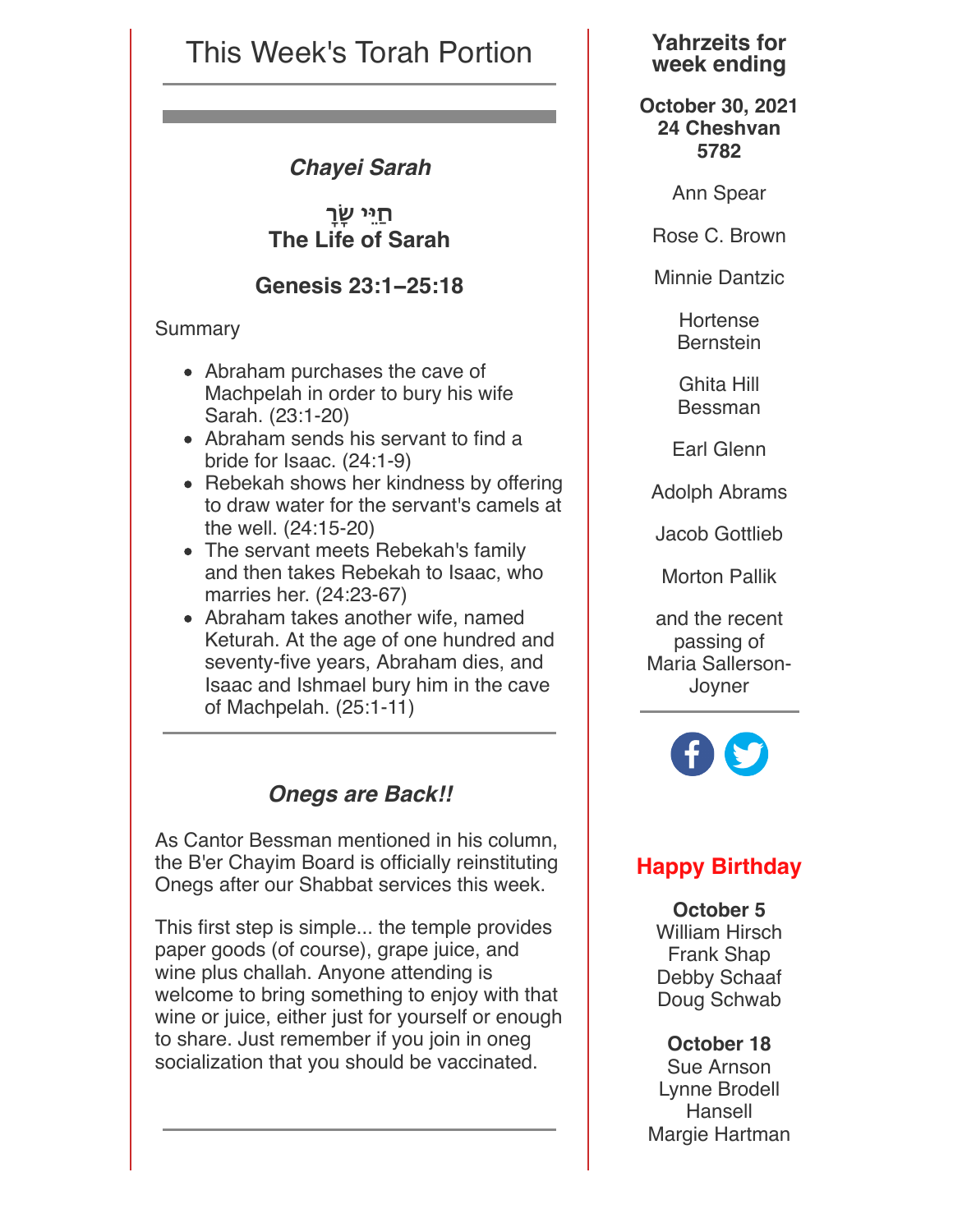#### **Afterlives: Recovering the Lost Stories of Looted Art**

You are invited to join the congregation on Monday, November 8 from 7 to 8 pm for a virtual tour of "Afterlives: Recovering the Lost Stories of Looted Art" from the Jewish Museum in New York.

"During World War II, untold numbers of artworks and pieces of cultural property were stolen by Nazi forces. After the war, an estimated one million artworks and 2.5 million books were recovered. Many more were destroyed. This exhibition chronicles the layered stories of the objects that survived, exploring the circumstances of their theft, their post-war rescue, and their afterlives in museums and private collections."

More about the exhibit can be found here: [Afterlives: Recovering the lost](https://click.icptrack.com/icp/relay.php?r=119985007&msgid=893542&act=4970&c=592337&destination=http%3A%2F%2FAfterlives%3A%2520Recovering%2520the%2520Lost%2520%2520%2520Stories%2520of%2520Looted%2520Art&cf=5618&v=1150002b5a0c3ff935051cc2981008e7be0a669d0f0cadac70ded5a58baa0d24) [stories of looted art](https://click.icptrack.com/icp/relay.php?r=119985007&msgid=893542&act=4970&c=592337&destination=https%3A%2F%2Fthejewishmuseum.org%2Fexhibitions%2Fafterlives-recovering-the-lost-stories-of-looted-art&cf=5618&v=c3fffa28136bdc2fd72dc29efca44cd5eeedbf43e4c67d4e8ecd3c700ec8f371)

This is sure to be a very interesting tour. To sign up for the tour and receive the Zoom link, please RSVP to Betsey Hurwitz-Schwab at bhs@9northcentre.com. We are able to host 50 people for the tour.

**October 20** Fred Klein

**October 23** Bernice Friedland

**October 25** Michael Sinclair

> **October 27** Louise Hall

#### **Happy Anniversary**

**October 11** Betsey Hurwitz-Schwab & Doug Schwab

Katy & Howard Pallik

**October 13** Amy & Steve **Owens** 

**October 19** Betsy Weisman & Bill Hirsch

share your birthday and anniversaries dates with our friends and families...contact info@berchayim.org



B'er Chayim **Contact** Information: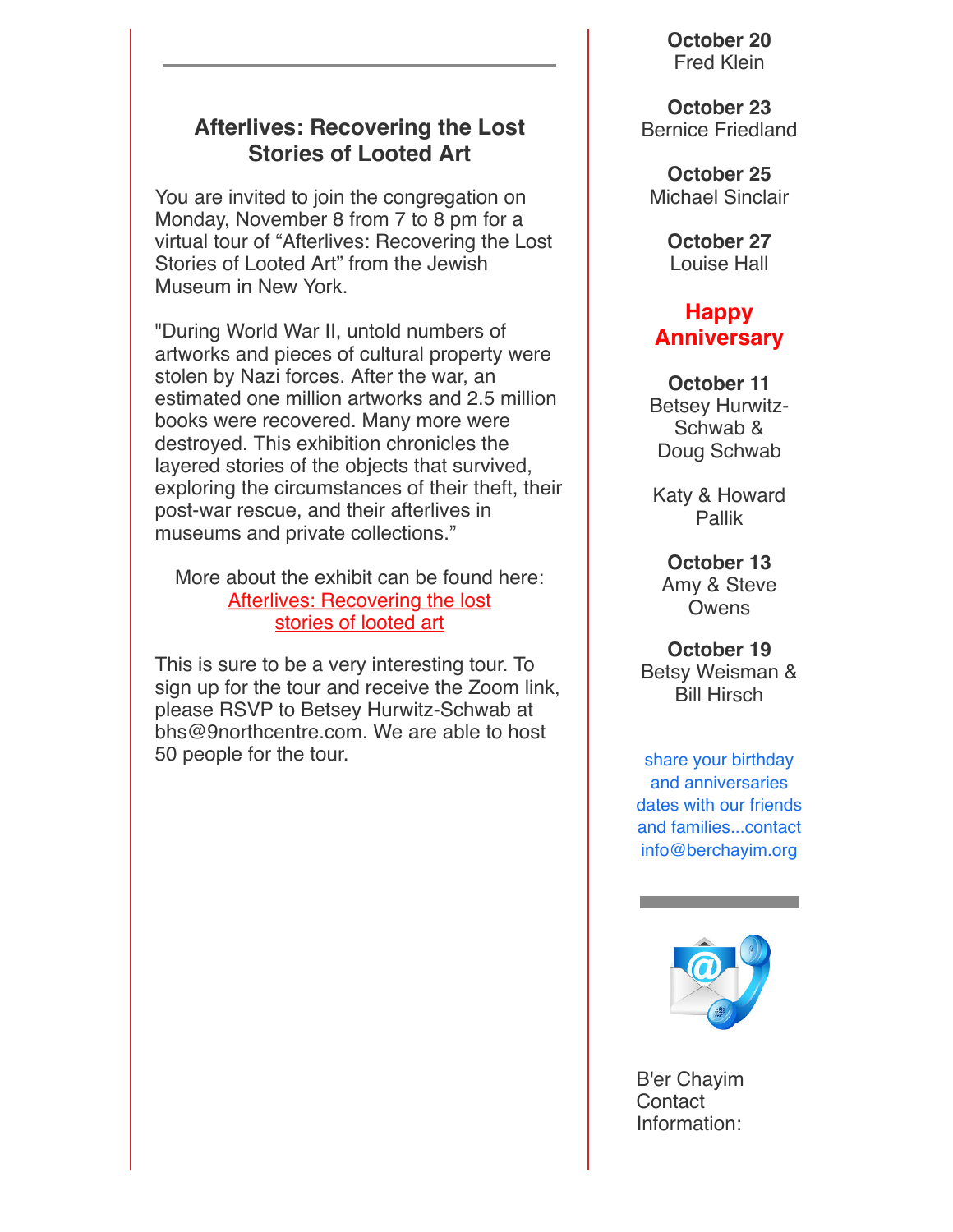Temple phone: 301-722-5688

Cantor Bessman email: rbessman@ berchayim.org

Rebecca Galliher email: admin@ berchayim.org

#### "Virtual" instructions -

*To watch on Zoom send an email to admin@berchayim.org and the ID and Password will be emailed back to you. The ZOOM Id and Password will be the same each Friday evening. Please remember that Rebecca is part time, and leave yourself enough time.*

*Following along in prayerbooks for ZOOM services: Links for prayerbooks are found on our website (www.berchayim.org). Those links will take you to Mishkah T'Filah for Shabbat Services.*

#### **[Manage Your Subscription](https://app.icontact.com/icp/mmail-mprofile.php?r=119985007&l=5618&s=4970&m=893542&c=592337)**

This message was sent to **rbessman@berchayim.org** from **info@berchayim.org**